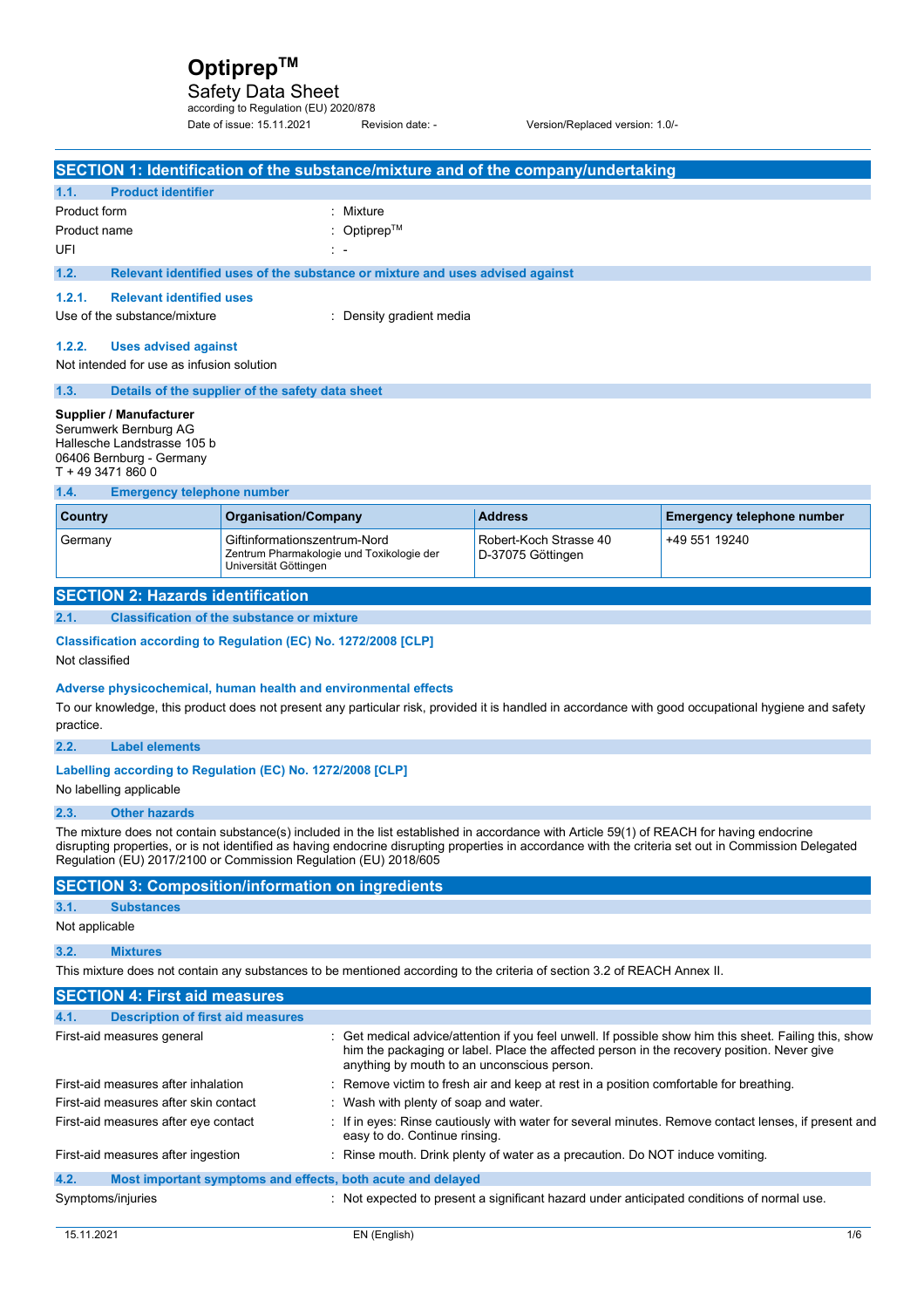Safety Data Sheet according to Regulation (EU) 2020/878

| 4.3.                                                    | Indication of any immediate medical attention and special treatment needed                                                                                                                                                                    |  |  |  |
|---------------------------------------------------------|-----------------------------------------------------------------------------------------------------------------------------------------------------------------------------------------------------------------------------------------------|--|--|--|
| Treat symptomatically.                                  |                                                                                                                                                                                                                                               |  |  |  |
| <b>SECTION 5: Firefighting measures</b>                 |                                                                                                                                                                                                                                               |  |  |  |
| 5.1.<br><b>Extinguishing media</b>                      |                                                                                                                                                                                                                                               |  |  |  |
| Suitable extinguishing media                            | : Adapt extinguishing agents to the environment. Carbon dioxide. Dry extinguishing powder.<br>Water spray. For a significant fire: Alcohol resistant foam.                                                                                    |  |  |  |
| Unsuitable extinguishing media                          | Do not use a heavy water stream.                                                                                                                                                                                                              |  |  |  |
| 5.2.                                                    | Special hazards arising from the substance or mixture                                                                                                                                                                                         |  |  |  |
| Hazardous decomposition products in case of<br>fire     | : Toxic gases may be formed. Carbon dioxide. Carbon monoxide. Nitrogen oxides (NOx). Iodine<br>vapour.                                                                                                                                        |  |  |  |
| 5.3.<br><b>Advice for firefighters</b>                  |                                                                                                                                                                                                                                               |  |  |  |
| Firefighting instructions                               | : Use water spray or fog for cooling exposed containers. Prevent fire-fighting water from entering<br>environment.                                                                                                                            |  |  |  |
| Protection during firefighting                          | Do not attempt to take action without suitable protective equipment. Self-contained breathing<br>apparatus. Complete protective clothing.                                                                                                     |  |  |  |
| <b>SECTION 6: Accidental release measures</b>           |                                                                                                                                                                                                                                               |  |  |  |
| 6.1.                                                    | Personal precautions, protective equipment and emergency procedures                                                                                                                                                                           |  |  |  |
| General measures                                        | : Provide adequate ventilation.                                                                                                                                                                                                               |  |  |  |
| 6.1.1.<br>For non-emergency personnel                   |                                                                                                                                                                                                                                               |  |  |  |
| Emergency procedures                                    | : Evacuate unnecessary personnel.                                                                                                                                                                                                             |  |  |  |
|                                                         |                                                                                                                                                                                                                                               |  |  |  |
| 6.1.2.<br>For emergency responders                      |                                                                                                                                                                                                                                               |  |  |  |
| Protective equipment                                    | Do not attempt to take action without suitable protective equipment. For further information<br>refer to section 8: "Exposure controls/personal protection"                                                                                   |  |  |  |
| 6.2.<br><b>Environmental precautions</b>                |                                                                                                                                                                                                                                               |  |  |  |
| Prevent entry to sewers and public waters.              |                                                                                                                                                                                                                                               |  |  |  |
| 6.3.                                                    | Methods and material for containment and cleaning up                                                                                                                                                                                          |  |  |  |
| Methods for cleaning up                                 | Soak up spills with inert solids, such as clay or diatomaceous earth as soon as possible. Keep<br>in suitable, closed containers for disposal. Dispose of in accordance with relevant local<br>regulations.                                   |  |  |  |
| 6.4.<br><b>Reference to other sections</b>              |                                                                                                                                                                                                                                               |  |  |  |
|                                                         | Exposure controls and personal protection, see section 8. Concerning disposal elimination after cleaning, see section 13.                                                                                                                     |  |  |  |
| <b>SECTION 7: Handling and storage</b>                  |                                                                                                                                                                                                                                               |  |  |  |
| <b>Precautions for safe handling</b><br>7.1.            |                                                                                                                                                                                                                                               |  |  |  |
| Precautions for safe handling                           | : Ensure good ventilation of the work station. Wear personal protective equipment.                                                                                                                                                            |  |  |  |
| Hygiene measures                                        | : Handle in accordance with good industrial hygiene and safety procedures. When using do not<br>eat, drink or smoke. Wash hands and other exposed areas with mild soap and water before<br>eating, drinking or smoking and when leaving work. |  |  |  |
| 7.2.                                                    | Conditions for safe storage, including any incompatibilities                                                                                                                                                                                  |  |  |  |
| Storage conditions                                      | : Store in original container. Store in a well-ventilated place. Protect from sunlight.                                                                                                                                                       |  |  |  |
| Prohibitions on mixed storage                           | : Keep away from food, drink and animal feedingstuffs.                                                                                                                                                                                        |  |  |  |
| 7.3.<br><b>Specific end use(s)</b>                      |                                                                                                                                                                                                                                               |  |  |  |
| No additional information available                     |                                                                                                                                                                                                                                               |  |  |  |
| <b>SECTION 8: Exposure controls/personal protection</b> |                                                                                                                                                                                                                                               |  |  |  |
| <b>Control parameters</b><br>8.1.                       |                                                                                                                                                                                                                                               |  |  |  |
| No additional information available                     |                                                                                                                                                                                                                                               |  |  |  |

**8.2. Exposure controls** 

### **Appropriate engineering controls:**

Ensure good ventilation of the work station.

#### **Hand protection:**

Not required. If necessary, wear suitable gloves (EN 374). Nitrile rubber, ≥ 0.35 mm. The exact break through time has to be found out by the manufacturer of the protective gloves and has to be observed.

### **Eye protection:**

Not required. If necessary, wear chemical goggles or safety glasses (EN 166).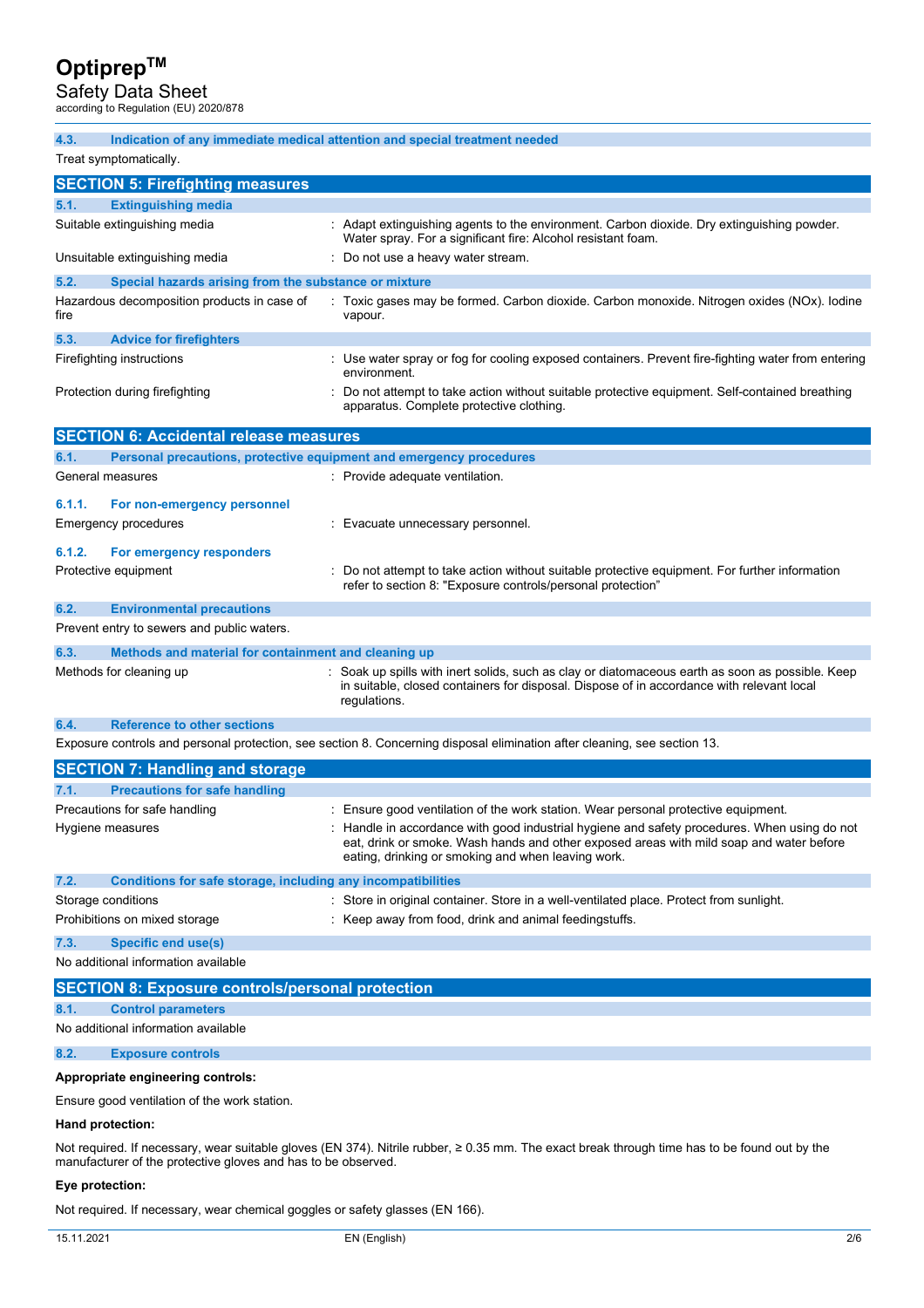Safety Data Sheet according to Regulation (EU) 2020/878

#### **Skin and body protection:**

Wear suitable protective clothing (EN 13034, EN ISO 13982-1, EN14605, EN1149-5).

### **Respiratory protection:**

Not required for normal conditions of use. Where exposure through inhalation may occur from use, respiratory protection is recommended. Breathing apparatus with filter P1.

#### **Environmental exposure controls:**

Avoid release to the environment.

| <b>SECTION 9: Physical and chemical properties</b>            |                                           |  |  |  |
|---------------------------------------------------------------|-------------------------------------------|--|--|--|
| Information on basic physical and chemical properties<br>9.1. |                                           |  |  |  |
| Physical state                                                | : Liquid                                  |  |  |  |
| Colour                                                        | Colourless, clear                         |  |  |  |
| Odour                                                         | Odourless                                 |  |  |  |
| Melting point/freezing point                                  | No data available                         |  |  |  |
| Boiling point or initial boiling point and boiling<br>range   | : No data available                       |  |  |  |
| Flammability                                                  | : No data available                       |  |  |  |
| Lower and upper explosion limit                               | No data available                         |  |  |  |
| Flash point                                                   | No data available                         |  |  |  |
| Auto-ignition temperature                                     | No data available                         |  |  |  |
| Decomposition temperature                                     | : No data available                       |  |  |  |
| pH                                                            | $: 5.0 - 8.0$                             |  |  |  |
| Kinematic viscosity                                           | No data available                         |  |  |  |
| Solubility                                                    | Water: Soluble                            |  |  |  |
| Partition coefficient n-octanol/water (log value)             | Not applicable                            |  |  |  |
| Vapour pressure                                               | : No data available                       |  |  |  |
| Density and/or relative density                               | 1,32 g/cm <sup>3</sup> at 20 $^{\circ}$ C |  |  |  |
| Relative vapour density                                       | No data available                         |  |  |  |
| Particle characteristics                                      | Not applicable                            |  |  |  |
| <b>Other information</b><br>9.2.                              |                                           |  |  |  |
| 9.2.1.<br>Information with regard to physical hazard classes  |                                           |  |  |  |

## Oxidising properties **in the CO**xidising properties : No oxidising properties

#### **9.2.2. Other safety characteristics**

Explosive properties **Explosive properties** : No explosive properties

No additional information available

|                                                      | <b>SECTION 10: Stability and reactivity</b>                                                                                                                      |  |  |  |
|------------------------------------------------------|------------------------------------------------------------------------------------------------------------------------------------------------------------------|--|--|--|
| 10.1.                                                | <b>Reactivity</b>                                                                                                                                                |  |  |  |
|                                                      | No dangerous reactions known under normal conditions of use.                                                                                                     |  |  |  |
| 10.2.                                                | <b>Chemical stability</b>                                                                                                                                        |  |  |  |
|                                                      | Stable under use and storage conditions as recommended in section 7.                                                                                             |  |  |  |
| 10.3.                                                | <b>Possibility of hazardous reactions</b>                                                                                                                        |  |  |  |
|                                                      | None under normal use.                                                                                                                                           |  |  |  |
| 10.4.                                                | <b>Conditions to avoid</b>                                                                                                                                       |  |  |  |
|                                                      | High temperature. Direct sunlight. Frost.                                                                                                                        |  |  |  |
| 10.5.                                                | Incompatible materials                                                                                                                                           |  |  |  |
| Strong oxidizing agents. Strong bases. Strong acids. |                                                                                                                                                                  |  |  |  |
| 10.6.                                                | <b>Hazardous decomposition products</b>                                                                                                                          |  |  |  |
|                                                      | No hazardous decomposition products known. In case of fire: Toxic gases may be formed. Carbon dioxide. Carbon monoxide. Nitrogen oxides<br>(NOx). Iodine vapour. |  |  |  |
|                                                      | <b>SECTION 11: Toxicological information</b>                                                                                                                     |  |  |  |

| 11.1.          | Information on hazard classes as defined in Regulation (EC) No 1272/2008 |                                                                  |  |
|----------------|--------------------------------------------------------------------------|------------------------------------------------------------------|--|
| Acute toxicity |                                                                          | Not classified                                                   |  |
|                |                                                                          | Based on available data, the classification criteria are not met |  |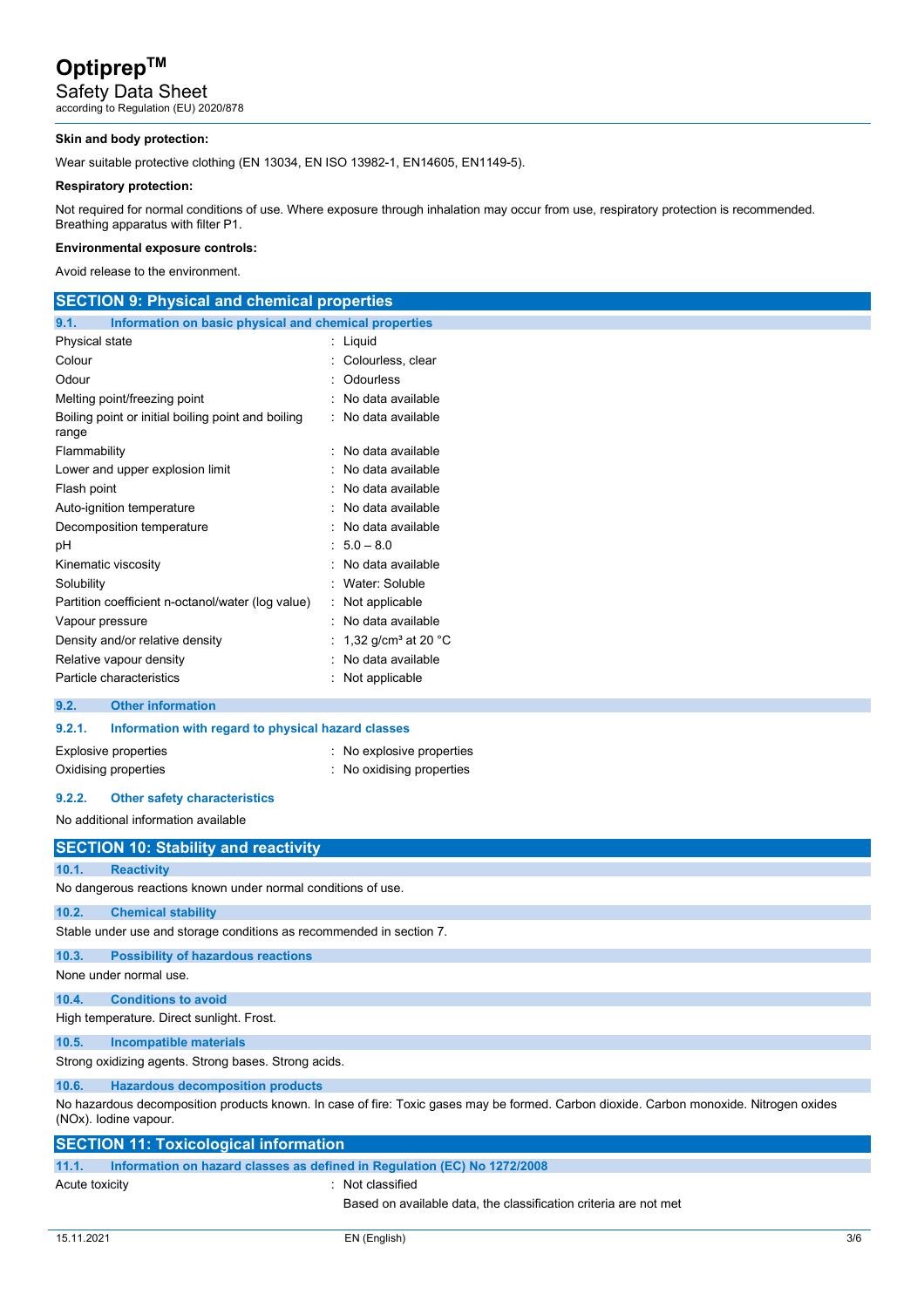Safety Data Sheet according to Regulation (EU) 2020/878

| Skin corrosion/irritation                              | : Not classified                                                 |
|--------------------------------------------------------|------------------------------------------------------------------|
|                                                        | Based on available data, the classification criteria are not met |
| Serious eye damage/irritation                          | Not classified                                                   |
|                                                        | Based on available data, the classification criteria are not met |
| Respiratory or skin sensitisation                      | Not classified                                                   |
|                                                        | Based on available data, the classification criteria are not met |
| Germ cell mutagenicity                                 | Not classified                                                   |
|                                                        | Based on available data, the classification criteria are not met |
| Carcinogenicity                                        | Not classified                                                   |
|                                                        | Based on available data, the classification criteria are not met |
| Reproductive toxicity                                  | Not classified                                                   |
|                                                        | Based on available data, the classification criteria are not met |
| Specific target organ toxicity (single exposure)       | Not classified                                                   |
|                                                        | Based on available data, the classification criteria are not met |
| Specific target organ toxicity (repeated               | : Not classified                                                 |
| exposure)                                              | Based on available data, the classification criteria are not met |
| Aspiration hazard                                      | Not classified                                                   |
|                                                        | Based on available data, the classification criteria are not met |
| 11.2.<br>Information on other hazards                  |                                                                  |
| Potential adverse human health effects and<br>symptoms | Based on available data, the classification criteria are not met |

|                   | <b>SECTION 12: Ecological information</b>                                             |                                                                                                                                                                                                                                                          |
|-------------------|---------------------------------------------------------------------------------------|----------------------------------------------------------------------------------------------------------------------------------------------------------------------------------------------------------------------------------------------------------|
| 12.1.             | <b>Toxicity</b>                                                                       |                                                                                                                                                                                                                                                          |
| Ecology - general |                                                                                       | : The product is not considered harmful to aquatic organisms nor to cause long-term adverse<br>effects in the environment.                                                                                                                               |
|                   | Acute aquatic toxicity                                                                | Not classified                                                                                                                                                                                                                                           |
|                   | Chronic aquatic toxicity                                                              | Not classified                                                                                                                                                                                                                                           |
| 12.2.             | <b>Persistence and degradability</b>                                                  |                                                                                                                                                                                                                                                          |
|                   | No additional information available                                                   |                                                                                                                                                                                                                                                          |
| 12.3.             | <b>Bioaccumulative potential</b>                                                      |                                                                                                                                                                                                                                                          |
|                   | No additional information available                                                   |                                                                                                                                                                                                                                                          |
| 12.4.             | <b>Mobility in soil</b>                                                               |                                                                                                                                                                                                                                                          |
|                   | No additional information available                                                   |                                                                                                                                                                                                                                                          |
| 12.5.             | <b>Results of PBT and vPvB assessment</b>                                             |                                                                                                                                                                                                                                                          |
|                   | This product does not meet the PBT- or vPvB criteria of REACH regulation, annex XIII. |                                                                                                                                                                                                                                                          |
| 12.6.             | <b>Endocrine disrupting properties</b>                                                |                                                                                                                                                                                                                                                          |
|                   | No additional information available                                                   |                                                                                                                                                                                                                                                          |
| 12.7.             | <b>Other adverse effects</b>                                                          |                                                                                                                                                                                                                                                          |
|                   | No additional information available                                                   |                                                                                                                                                                                                                                                          |
|                   | <b>SECTION 13: Disposal considerations</b>                                            |                                                                                                                                                                                                                                                          |
| 13.1.             | <b>Waste treatment methods</b>                                                        |                                                                                                                                                                                                                                                          |
|                   | Regional legislation (waste)                                                          | Dispose in a safe manner in accordance with local/national regulations.                                                                                                                                                                                  |
| Waste code        |                                                                                       | The waste code number according to the Ordinance on the European Waste Catalogue depends<br>on the waste producer and can therefore vary for any given product. The waste code number is<br>therefore to be gleaned separately from each waste producer. |
|                   | <b>SECTION 14: Transport information</b>                                              |                                                                                                                                                                                                                                                          |
|                   | In accordance with ADR / IMDG / IATA                                                  |                                                                                                                                                                                                                                                          |
| 14.1.             | UN number or ID number                                                                |                                                                                                                                                                                                                                                          |
| UN-No. (ADR)      |                                                                                       | Not applicable                                                                                                                                                                                                                                           |
| UN-No. (IMDG)     |                                                                                       | Not applicable                                                                                                                                                                                                                                           |
| UN-No. (IATA)     |                                                                                       | Not applicable                                                                                                                                                                                                                                           |
| 14.2.             | UN proper shipping name                                                               |                                                                                                                                                                                                                                                          |

| 14.Z.<br><b>UN proper simpping name</b> |                    |
|-----------------------------------------|--------------------|
| Proper Shipping Name (ADR)              | $:$ Not applicable |
| Proper Shipping Name (IMDG)             | $:$ Not applicable |
| Proper Shipping Name (IATA)             | $:$ Not applicable |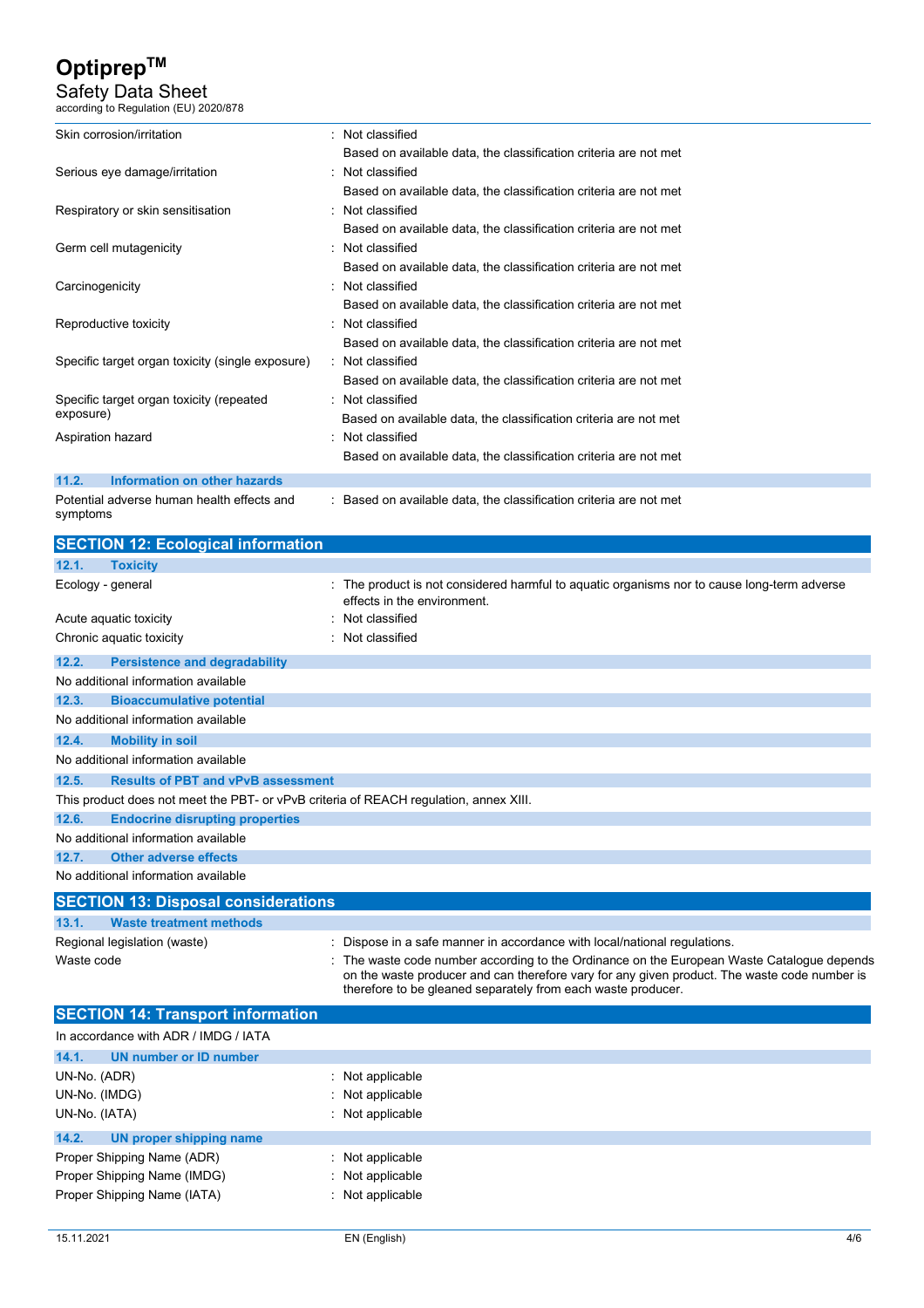Safety Data Sheet n (EU) 2020/879

| according to regulation (LO) 2020/070 |                                     |                                          |
|---------------------------------------|-------------------------------------|------------------------------------------|
| 14.3.                                 | <b>Transport hazard class(es)</b>   |                                          |
| <b>ADR</b>                            |                                     |                                          |
|                                       | Transport hazard class(es) (ADR)    | : Not applicable                         |
| <b>IMDG</b>                           |                                     |                                          |
|                                       | Transport hazard class(es) (IMDG)   | : Not applicable                         |
| <b>IATA</b>                           |                                     |                                          |
|                                       | Transport hazard class(es) (IATA)   | : Not applicable                         |
| 14.4.                                 | <b>Packing group</b>                |                                          |
|                                       | Packing group (ADR)                 | : Not applicable                         |
| Packing group (IMDG)                  |                                     | : Not applicable                         |
|                                       | Packing group (IATA)                | : Not applicable                         |
| 14.5.                                 | <b>Environmental hazards</b>        |                                          |
|                                       | Dangerous for the environment       | : No                                     |
| Marine pollutant                      |                                     | $\cdot$ No                               |
| Other information                     |                                     | : No supplementary information available |
| 14.6.                                 | <b>Special precautions for user</b> |                                          |

#### **- Overland transport**

Not applicable

#### **- Transport by sea**

Not applicable

#### **- Air transport**

#### Not applicable

**14.7. Maritime transport in bulk according to IMO instruments** 

Not applicable

#### **SECTION 15: Regulatory information**

**15.1. Safety, health and environmental regulations/legislation specific for the substance or mixture** 

#### **15.1.1. EU-Regulations**

Contains no substance on the REACH candidate list

Contains no REACH Annex XIV substances

Contains no substance subject to Regulation (EU) No 649/2012 of the European Parliament and of the Council of 4 July 2012 concerning the export and import of hazardous chemicals.

Contains no substance subject to Regulation (EU) No 2019/1021 of the European Parliament and of the Council of 20 June 2019 on persistent organic pollutants

#### **15.1.2. National regulations**

No additional information available

### **15.2. Chemical safety assessment**

No chemical safety assessment has been carried out.

### **SECTION 16: Other information**

Data sources : REGULATION (EC) No 1272/2008 OF THE EUROPEAN PARLIAMENT AND OF THE COUNCIL of 16 December 2008 on classification, labelling and packaging of substances and mixtures, amending and repealing Directives 67/548/EEC and 1999/45/EC, and amending Regulation (EC) No 1907/2006.

Changes compared to the previous version : -

| Abbreviations and acronyms: |                                                                                                                   |  |  |  |
|-----------------------------|-------------------------------------------------------------------------------------------------------------------|--|--|--|
| <b>ADR</b>                  | European Agreement concerning the International Carriage of Dangerous Goods by Road                               |  |  |  |
| <b>CLP</b>                  | Regulation (EC) No 1272/2008 on classification, labelling and packaging of substances and mixtures                |  |  |  |
| <b>DMEL</b>                 | Derived Minimal Effect Level                                                                                      |  |  |  |
| <b>DNEL</b>                 | Derived No-Effect Level                                                                                           |  |  |  |
| EC50                        | The effective concentration of substance that causes 50% of the maximum response (Median Effective Concentration) |  |  |  |
| <b>IATA</b>                 | International Air Transport Association                                                                           |  |  |  |
| <b>IMDG</b>                 | "International Maritime Dangerous Goods Code" for the transport of dangerous goods by sea                         |  |  |  |
| <b>LC50</b>                 | Lethal Concentration to 50 % of a test population (Median Lethal Concentration)                                   |  |  |  |
|                             |                                                                                                                   |  |  |  |